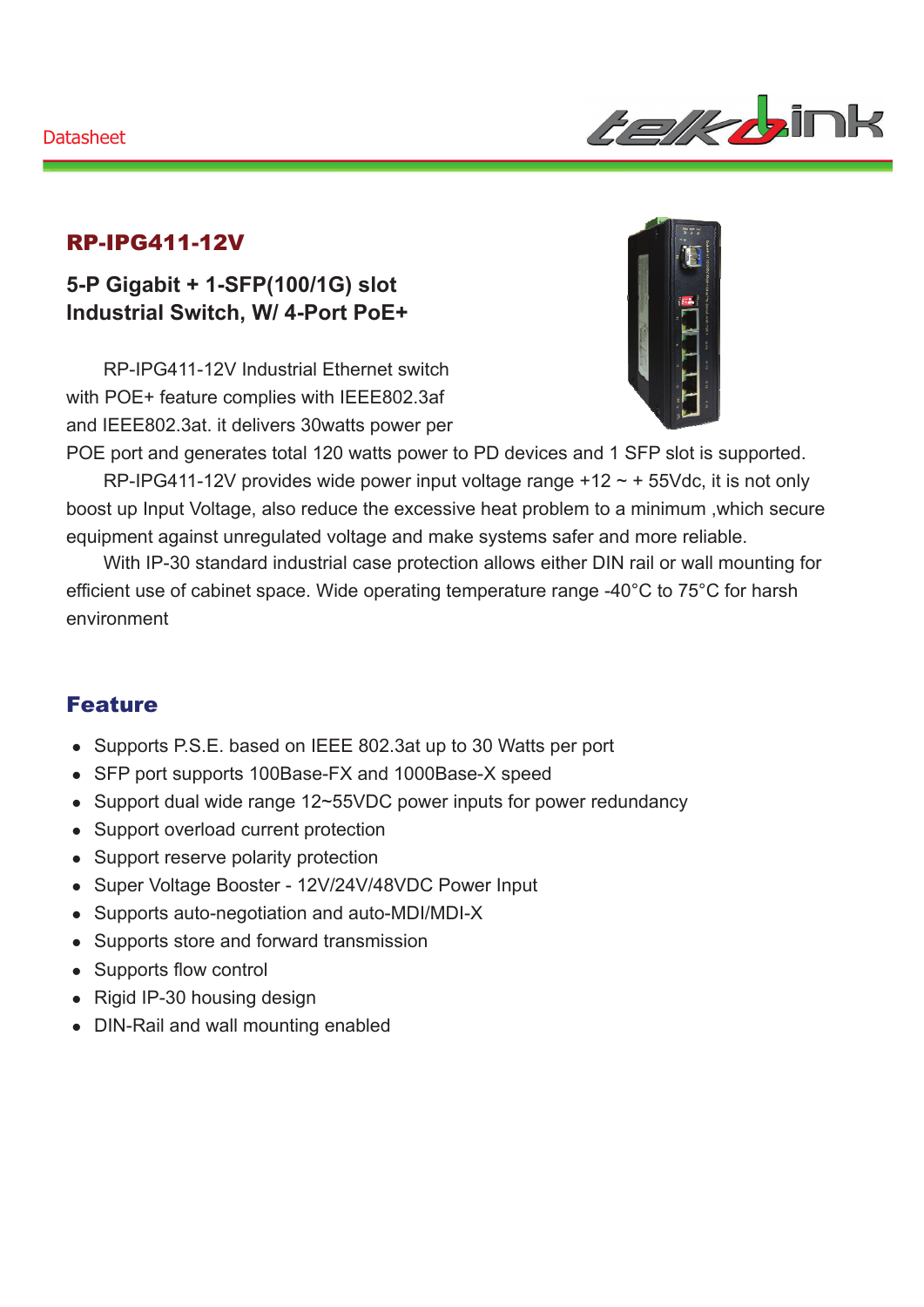# Specification

| <b>Standards</b>                | • IEEE 802.3 10Base-T Ethernet                                    |
|---------------------------------|-------------------------------------------------------------------|
|                                 | • IEEE 802.3u 100Base-TX Fast Ethernet                            |
|                                 | • IEEE 802.3ab 1000Base-T Gigabit Ethernet                        |
|                                 | • IEEE 802.3z 1000Base-X Gigabit Ethernet                         |
|                                 | • IEEE802.3x Flow Control and Back Pressure,                      |
|                                 | IEEE802.3af for POE                                               |
|                                 | • IEEE802.3at for POE+                                            |
| <b>Switch Architecture</b>      | • Back-plane (Switching Fabric): 12Gbps                           |
| <b>Data Processing</b>          | • Store and Forward                                               |
| <b>Flow Control</b>             | • IEEE 802.3x Flow Control and Back Pressure                      |
| <b>Jumbo Frame</b>              | $\bullet$ 10KB                                                    |
| <b>MAC Table Size</b>           | $-1K$                                                             |
| <b>Packet Buffer Size</b>       | • 1Mbits                                                          |
|                                 | • 5 RJ-45 Port: 10/100/1000BaseT(X) auto negotiation, 4 Giga POE+ |
| <b>Network Connector</b>        | 802.3at/af PSE port, Auto MDI/MDI-X function, Full/Half duplex    |
|                                 | 1 SFP slot: 100/1000M Base-X                                      |
|                                 | • UTP/STP above Cat.5e Cable, EIA/TIA-568 100-ohm (100m)          |
| <b>Network Cable</b>            | · Fiber Cable (Multi-mode):50/125um,62.5/125um                    |
|                                 | • Fiber Cable (Single-mode): 9/125um                              |
| <b>Protocol</b>                 | • CSMA/CD                                                         |
|                                 | • PW1(Power 1) Green, PW2(Power 2) Green, ERR( Fault) Amber       |
|                                 | • TX/RJ-45 port: LNK (Link/Active) Green, SPD(Speed)              |
| <b>LED</b>                      | 10/100(OFF), 1000 (Green)                                         |
|                                 | • SFP Fiber Per port: Link (Green), Active Flash                  |
|                                 | • DIP 1: OFF: Port 5 TX OFF / ON: Port 5 TX ON (DEFAULT)          |
| <b>DIP Switch</b>               | • DIP 2: OFF: SFP 1000M (DEFAULT) / ON: SFP 100M                  |
| <b>Power Supply</b>             | • Redundant Dual DC 12V-55V Power Input                           |
| <b>Power Consumption</b>        | • 5.76W@12/24/48 VDC, Non POE                                     |
|                                 | • Relay outputs with current carrying capacity of 1A @24VDC       |
| <b>Alarm Relay Contact</b>      | Relay in short circuit mode when 2 powers are connected. in open  |
|                                 | circuit mode when only one power supply is connected              |
|                                 | • Per port 30W, Max.36W per port at 12/24/48VDC input             |
| <b>PoE power budget</b>         | • Max. 126W @24VDC and 48VDC power input                          |
|                                 | • Max. 85W @12VDC power input (at $75^{\circ}$ C)                 |
|                                 | Max. 95W @12VDC power input (at 70°C)                             |
| <b>Removable Terminal Block</b> | . Provide 2 Redundant power, Alarm relay contact, 6 Pin           |
| <b>POE efficiency</b>           | • Voltage boost efficiency up to 97% from 12VDC to 55VDC          |
| <b>Surface temperature</b>      | • Surface temperature rises 6°C full load in a 75°C chamber       |
| <b>Operating Temperature</b>    | $-40^{\circ}$ C ~75 $^{\circ}$ C                                  |
| <b>Storage Temperature</b>      | $-40^{\circ}$ C~85 $^{\circ}$ C                                   |
| <b>Operating Humidity</b>       | • 5% to 95% (Non-condensing)                                      |
| <b>Housing</b>                  | • Rugged Metal , IP30 Protection                                  |
| <b>Dimension</b>                | • 142 x 43 x 105mm (LxWxD)                                        |
| <b>Installation mounting</b>    | • DIN Rail mounting and Wall Mounting                             |
| <b>EMC/EMS</b>                  | $\bullet$ CE, FCC                                                 |
| <b>EMI</b>                      | • FCC Part 15 Subpart B Class A                                   |
|                                 | • CE EN 55022 Class A                                             |